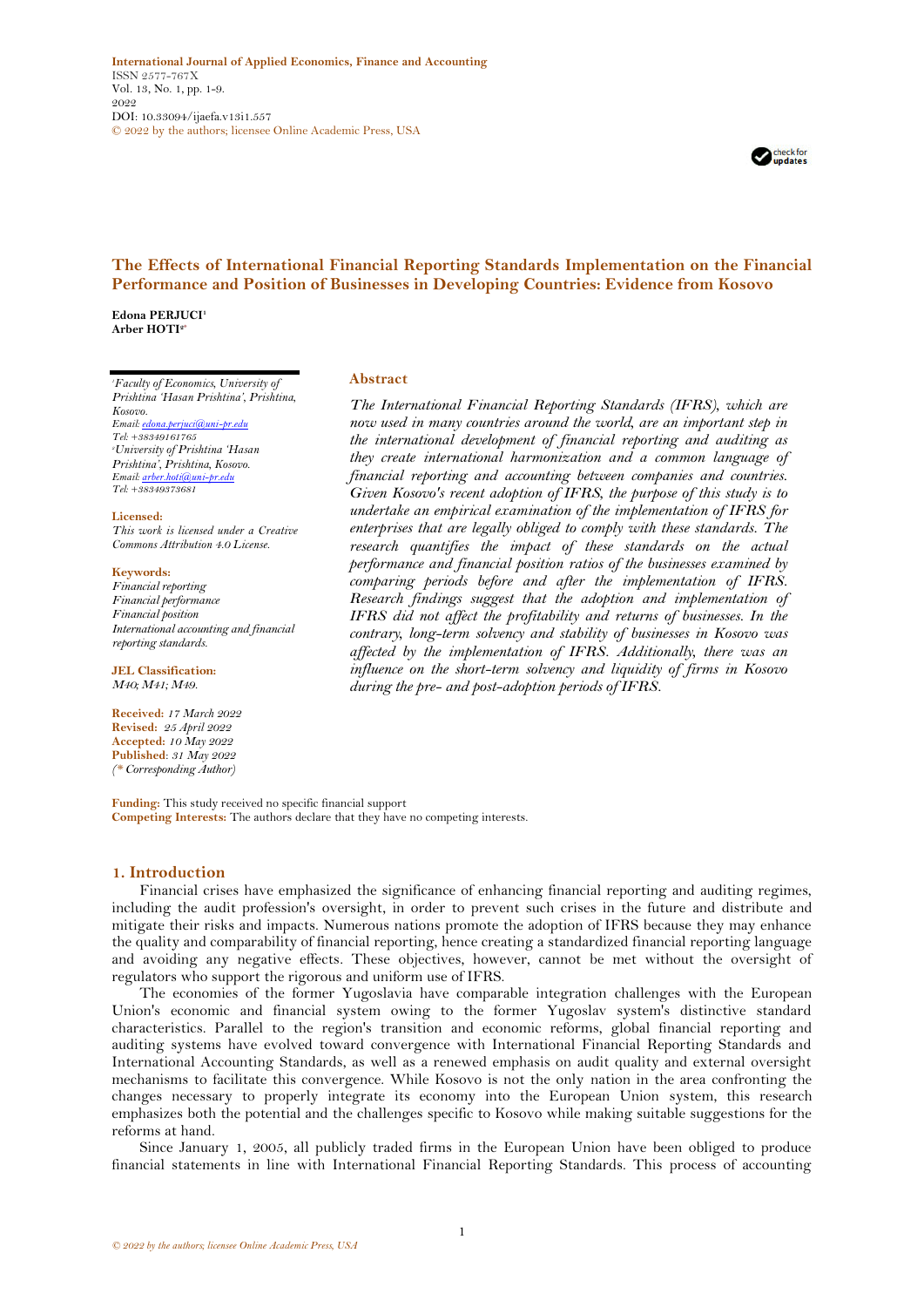harmonization has been actively encouraged in order to increase comparability, minimize information asymmetry, and affect risk assessment (European Community Regulation No. 1606/2002).

Kosovo, which is pursuing EU accession, has built a regulatory framework to meet the aforementioned objectives. Kosovo's law on Accounting, Financial Reporting, and Auditing compels large and medium-sized firms to use full IFRS. This provision was enacted in 2012 by Law No 04/L-017 on Accounting, Financial Reporting, and Auditing, and was repealed in 2018 by Law No 06-L-032 on Accounting, Financial Reporting, and Auditing. Because the subject of IFRS adoption and implementation has been extensively explored and continues to be a critical and priority issue in accounting and financial reporting, we felt it was critical to examine it in our study as this subject is under-researched regarding Kosovo's market.

Our research focuses on the implications of IFRS adoption in Kosovo. The influence of these standards on the major performance and financial position ratios of the firms subject to the study is quantified by comparing the period previous to IFRS adoption (2010–2012) and after the adoption of IFRS (2013–2021).

The following research questions are:

- *What effect does the adoption of International Financial Reporting Standards have on the performance and financial position of businesses in Kosovo?*
- *Is there an improvement or deterioration in profitability and return coefficients as a consequence of the implementation of IFRS?*
- *Is there an increase in liquidity as a consequence of the implementation of IFRS?*
- *Are Kosovo's businesses financially sound before and after the implementation of International Financial Reporting Standards (IFRS)?*
- *How have the International Financial Reporting Standards influenced assets and short-term liability turnover ratios?*

This research contributes to the growing body of knowledge about the necessity and consequences of adopting and implementing IFRS. However, the evidence in this area is inconsistent. [Christensen,](#page-7-0) Lee, and [Walker \(2007\)](#page-7-0) discovered that mandating the use of IFRS has a variable influence on the cost of capital depending on a firm's characteristics.

[Morricone, Oriani, and Sobrero \(2010\)](#page-8-0) did not find any overall increase in the relationship between accounting information and capital market values following the application of IFRS. On the other hand, some studies reported beneficial effects in terms of increasing the importance of IFRS for mandatory adopters, thus reducing the cost of capital, increasing market liquidity, and expanding cross-border investments [\(Daske, Hail,](#page-7-1)  [Leuz, & Verdi, 2008;](#page-7-1) [DeFond, Hu, Hung, & Li, 2011;](#page-7-2) [Kim & Siqi, 2010;](#page-8-1) [Morais & Curto, 2009\)](#page-8-2).

Some studies show that the economic consequences of IFRS can be explained and justified by changes in the financial reporting and auditing environments, the level of enforcement of laws and regulations, the level of capacity-building for the implementation of IFRS, and the adoption and implementation of auditing standards [\(Hail, Christian, &](#page-7-3) Peter, 2010).

Regulators and standard setters expect that high-quality and transparent financial information resulting from the application of IFRS will increase the well-being of market participants, boost market liquidity, create new opportunities for risk diversification, and, ultimately, reduce the cost of capital.

Recommendations and findings from this study could also be used by regulators and oversight bodies in Kosovo, as increasing the quality of financial reporting would provide policymakers with more reliable financial information, thus influencing the factors of economic growth.

This paper contributes to the literature on the consequences of applying IFRS on the performance and financial position of companies that have adopted and implemented these standards in Kosovo. This paper also provides a basis and recommendations for further research in this area.

### **2. The Review of Literature**

The empirical results so far in the academic literature are mixed regarding the implementation of IFRS. The existing literature highlights a considerable heterogeneity in the economic consequences of the implementation and adoption of IFRS.

On the one hand, some studies found a positive correlation between stock market reactions and the adoption of IFRS by European firms, characterized by the low or high level of information quality before applying IFRS. At the same time, researchers have also found negative market reactions for firms in law-based countries. The benefits of the capital market appear to be greater in countries where firms have higher incentives to be transparent and in those countries where legal systems protect investors effectively [\(Ball,](#page-7-4)  [Robin, & Wu, 2003;](#page-7-4) [Christensen, Lee, Walker, & Zeng, 2015;](#page-7-5) [Daske et al., 2008;](#page-7-1) [Dubois & Silvius, 2020\)](#page-7-6). On the other hand, countries characterized by weak investor rights, high concentration of ownership, and poor quality of disclosures have not had a significant reduction in the cost of capital following the adoption of IFRS [\(Lee, Walker, & Christensen, 2008\)](#page-8-3).

[Whittington \(2005\)](#page-8-4) showed that the primary motivator for adopting IFRS is the need for an international accounting language and the need for the internationalization of capital markets. [Frey and Chandler \(2007\)](#page-7-7) noted that IFRS enable the comparison of financial statements between firms in the same industry, even if they operate in different markets.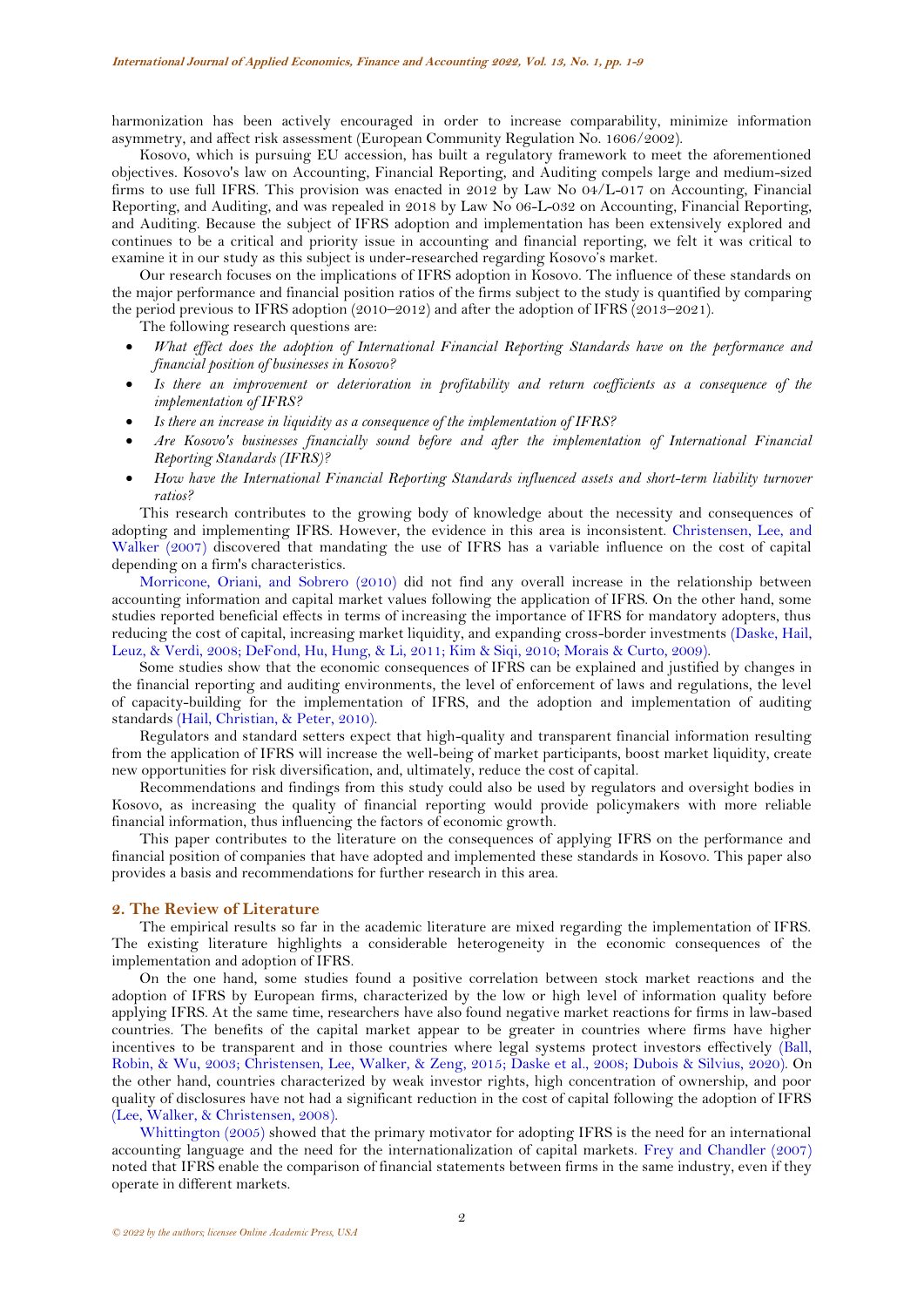Extensive literature has focused on the effects of IFRS on information asymmetry and, more broadly, on the information environment. Consistent with this goal, several previous studies have documented the differential effects of IFRS on capital markets and the information environment across countries.

For example, [Daske et al. \(2008\)](#page-7-1) found that capital market benefits from IFRS exist only in countries with strong enforcement. [Byard, Li, and Yu \(2011\)](#page-7-8) found that the adoption of IFRS only improves the information environment of analysts in countries with both, i.e., strong enforceability regimes and internal accounting standards, that differ significantly from IFRS. [Landsman, Maydew, and Thornock \(2012\)](#page-8-5) found that the improvement in financial information content following the adoption of IFRS is more significant in countries with strong legal enforcement.

The stated purpose of the IFRS and the International Accounting Standards (IAS) is to produce high quality financial statements that reflect the economic substance of transactions, reflecting profits and losses in a more appropriate way and by providing details that are informative for the users of those financial statements [\(Ball, 2006\)](#page-7-9).

Consistent with this objective, [Barth, Landsman, and Lang \(2008\)](#page-7-10) found that companies that apply IAS and IFRS have a higher quality of accounting and financial reporting, evidenced and documented by less profit management, timely recognition of losses or impairment of items in the financial statements and, consequently, accounting numbers, which have more value.

[Landsman et al. \(2012\)](#page-8-5) found that the information regarding profits increased after the mandatory adoption of IFRS due to increased financial analysis and increased foreign investment. In general, these studies, show that companies provide additional disclosures in financial statements after the adoption of IFRS.

On the other hand, although the harmonization of accounting and financial reporting standards will present benefits, many elements need to be included when harmonizing these standards, such as culture, and economic and political systems that are different not only between developed and developing countries but also between countries that may have similar characteristics. These elements can then be considered as barriers to the adoption and implementation of the harmonization system.

In addition to creating high-quality financial statements, a significant feature of IFRS is "fair value" or "market valuation" in accounting [\(Ball, 2006\)](#page-7-9). Fair value orientation of IFRS is more pronounced by the rules of measurement and recognition of assets and liabilities, which were often missing in the financial statements of companies in countries, including Kosovo, before the adoption of IFRS.

Previous studies have documented improvements in the quality of mandatory reporting after the adoption of IFRS, evidenced by lower manipulation in profits and sales, and timely and relevant information [\(Barth et](#page-7-10)  [al., 2008\)](#page-7-10). Therefore, given the evidence that IFRS improve profitability verification, the supplementary views suggest that the mandatory adoption of IFRS will increase management forecasts.

[Silva and Couto \(2007\)](#page-8-6) empirically measured the impact of the application of IFRS by companies in Portugal, concluding that number of adjustments in the financial statements during the transition from national to international standards have undergone significant changes. These findings are in line with the findings of our study.

In line with the findings mentioned above in the literature, we can say that while the mandatory implementation of IFRS is a part of the regulation at the national level that aims to increase the quality of information available to the public to protect the public interest, voluntary implementation of IFRS can be seen as a strategic commitment of an individual company to provide better financial reporting strategies and a higher level of financial information disclosure [\(Covrig, Defond, & Hung, 2007;](#page-7-11) [Leuz & Verrecchia, 2000\)](#page-8-7).

Opponents of IFRS, on the other hand, question their superiority and point out that the mere fact of enforcing the use of IFRS alone cannot make the financial reporting process more informative. First, forced accounting choices may limit the presentation of the economic core of companies, and principle-based standards may delay earnings management [\(Barth et al., 2008\)](#page-7-10).

Second, some studies suggest a limited role of accounting and financial reporting standards in determining the quality of financial reporting, and instead they highlight the importance of companies' own incentives to report fair and true views of their financial position and performance [\(Ball et al., 2003;](#page-7-4) [Barth et](#page-7-10)  [al., 2008;](#page-7-10) [Daske et al., 2008\)](#page-7-1).

Therefore, these authors conclude that if IFRS are not applied consistently and companies do not have an incentive to improve financial reporting, it is debatable whether IFRS impact financial reporting quality.

These findings from the literature review have important implications, suggesting that effective harmonization of accounting and financial reporting is unlikely to be achieved by accounting and financial reporting standards alone. In this regard, this paper will take into account these different authors who support and oppose international financial reporting standards.

## **3. Research Methodology**

In order to test the research hypotheses, quantitative research strategies are used regarding the collection of data on several variables from the financial statements. The quantitative method was chosen because the sample of 250 preparers of the financial statements is large, and it is not possible to do face-to-face interviews with this many people. Therefore, it is more effective to use the data from the financial statements as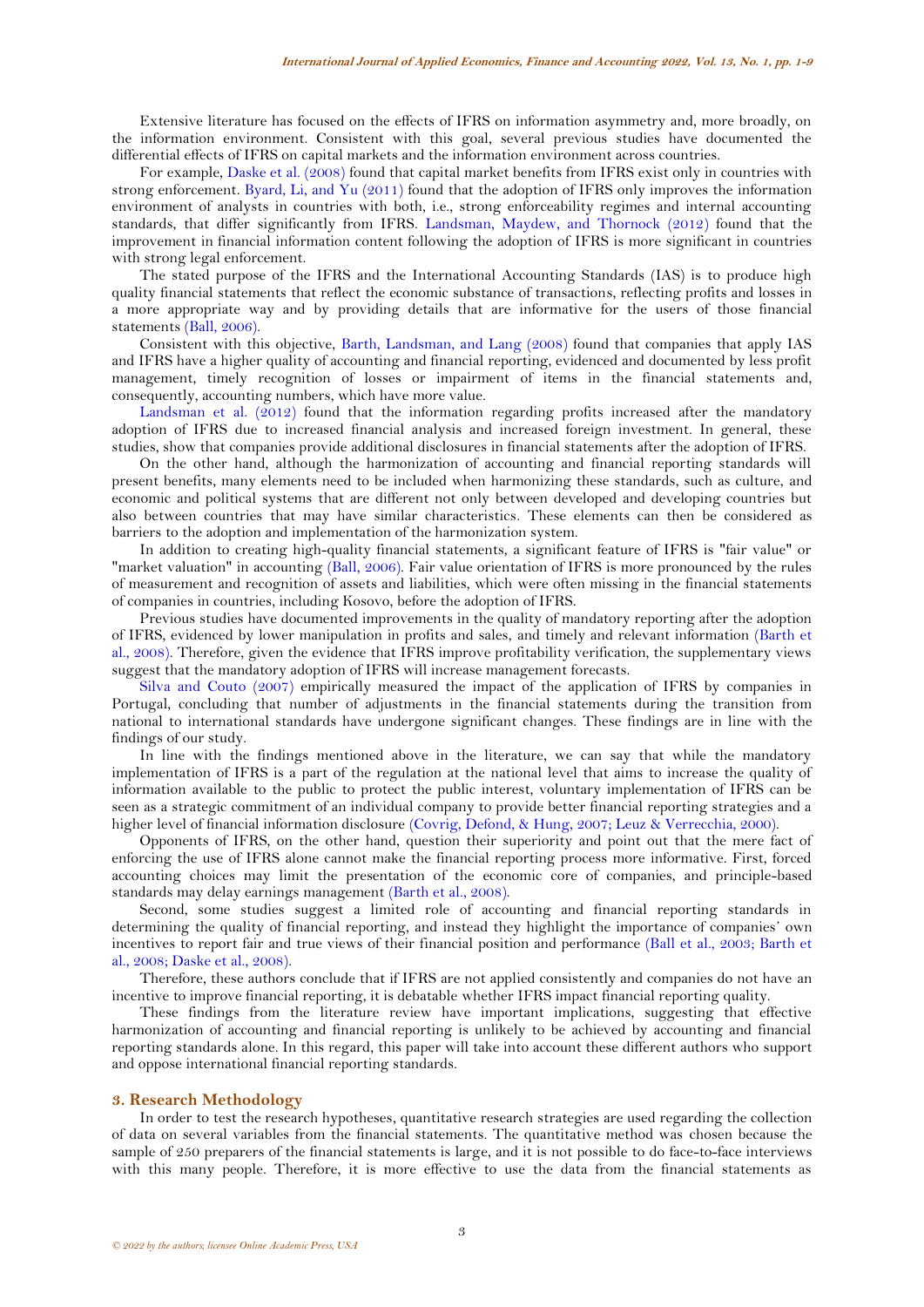quantitative data, and quantitative indicators are necessary to make this type of analysis. Also, the correlation of conclusions and findings through quantitative research demonstrate the validity of the results of this study.

The data collected in this study started from secondary sources, based on which the theoretical framework was built. Initially, it started with reading written literature. It was found that there a lot of interest in the subject, and from this, the main objectives of the study were formed. These data include financial statements submitted to the KCFR, International Financial Reporting Standards, academic and professional literature, and analysis of the legal framework and its implementation.

By analyzing the sampling selection techniques from the above, as well as according to the literature research which has been used in similar works, non-probabilistic sampling techniques were used in this study.

Our research uses 100 financial statements to calculate key performance and financial position ratios of large commercial, manufacturing, service, and public enterprises over ten years (2010–2020) from a total population of 250 businesses that are legally obliged to report according to IFRS, thus making a total of 1000 observations. Therefore, the sample is 40% of the population, which in statistics is considered to be a large sample with over 30 observations.

After calculating all the coefficients for all years separately, the averages were found for the years before the adoption of IFRS and the years after the adoption of IFRS.

Therefore, 2012 is considered to be a comparative year, when the adoption of IFRS began according to the legal requirements in Kosovo, as the performance and financial position for the years before IFRS and after IFRS were analyzed.

The data were analyzed with a multiple regression analysis, using performance measurement factors and financial position as research variables.

$$
Kn_i = \beta_o + \beta_1 \Delta A + \beta_2 \Delta L + \beta_3 \Delta E + \beta_4 \Delta P + e_i
$$

## *3.1. The Independent Variables*

The coefficients of performance and financial position represented by K are profitability and return, longterm solvency and stability, short-term solvency and liquidity, and efficiency (turnover coefficients).

The independent variables are:

Δ A: Change in Assets before and after IFRS implementation.

ΔL: Change in Liabilities before and after IFRS implementation.

Δ E: Change in Equity / Equity before and after IFRS implementation.

Δ P: Change in net profit before and after IFRS implementation.

Bi: Coefficient of regression,  $i = 0, 1, 2, 3, 4$ .

#### *3.2. Dependent Variables*

1) Profitability and return are measured by calculating the average of the coefficients as follows:

1.1 Return on capital employed (ROCE) is the most important measurement of return, which emphasizes profit as a percentage of the capital employed.

1.2 Return on equity (ROE) as a coefficient gives more limited capital views than the ROCE, but it is based on the same principles. ROE is calculated as the ratio of net profit to equity. ROCE and ROE are indicators of managerial effectiveness. A high ratio indicates high capability and is therefore an indicator of better performance. ROCE is often further analyzed because two factors contribute to the return on capital employed, both of which relate to sales revenue.

1.3 Net profit margin and return on assets: Return on assets is a measure of how well a business's assets are used to generate sales. Profit margin and return on assets together explain the ROCE, and the ROCE is the primary rate of return; the other two are secondary coefficients.

2) Second aggregates: Long-term solvency and stability are measured by calculating the average debt ratios. Debt ratios deal with how much a company owes in relation to its size, whether it is entering into larger debts or if it is improving the situation, and whether its debt burden seems heavy or light.

2.1 The debt ratio is the ratio of the total debts of the company to its total assets.

2.2 The debt/leverage ratio deals with the long-term capital structure of a company. The debt-to-equity ratio is a measure of the proportion of a company's borrowed capital. It is measured as the ratio of long-term liabilities to capital employed, which is equity plus long-term liabilities.

2.3 The equity to assets ratio is measured as the ratio of equity to capital employed.

2.4 Interest coverage: The interest rate ratio indicates whether a company is making enough profit before interest and tax to pay its interest costs easily, or if its interest costs are high relative to the size of its profits so that a decline in earnings before interest and taxes (EBIT) would have a significant impact on the profits available to ordinary shareholders. This ratio is calculated as the ratio of profit before interest and tax on interest expenses.

3) Third aggregates: Short-term solvency and liquidity. Liquidity ratios and working capital return ratios are used to test a company's liquidity, money cycle length, and working capital investment.

3.1 The 'standard' liquidity test is the turnover ratio, which is calculated as the ratio of short-term assets to short-term liabilities.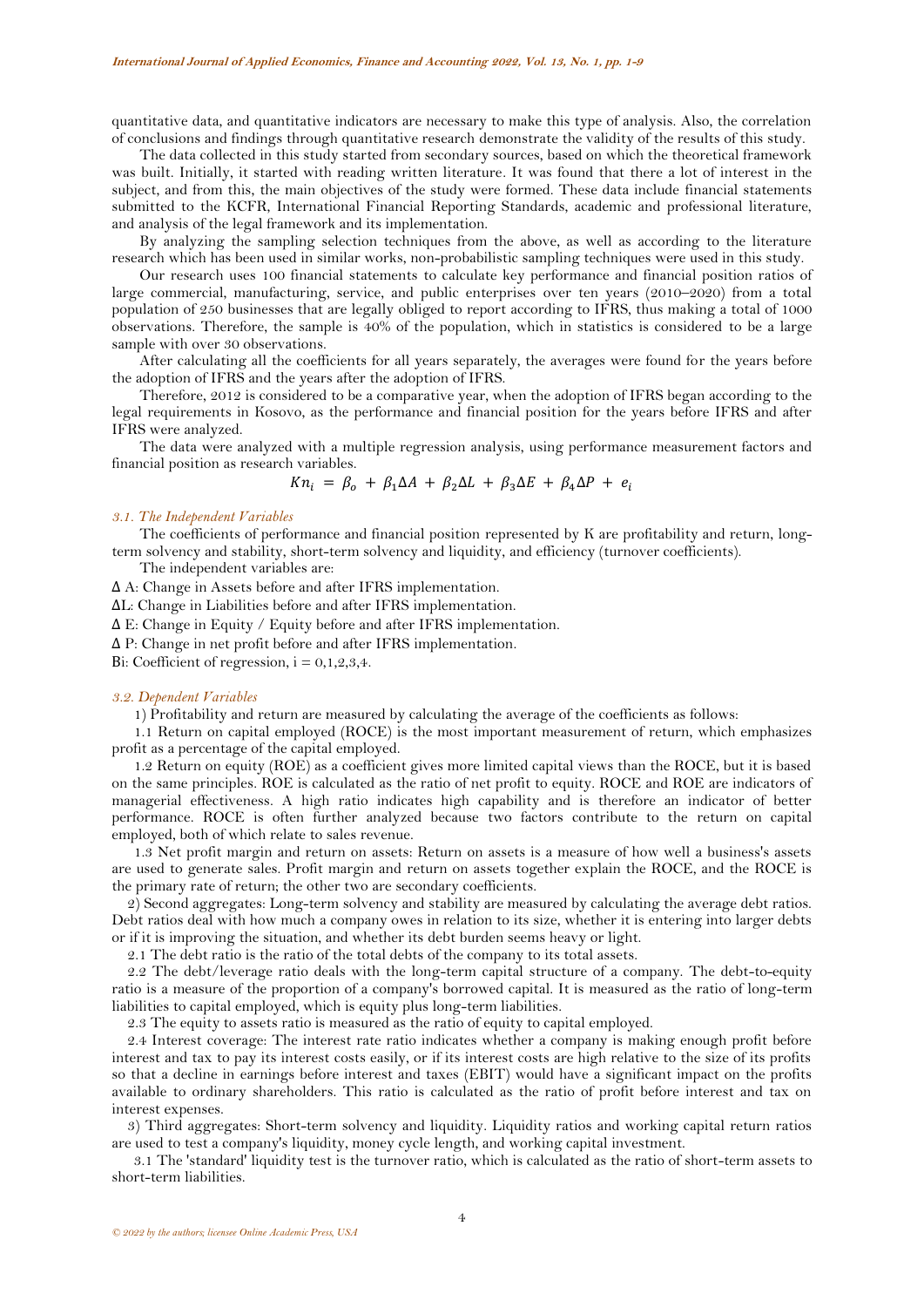3.2 The acid test calculates the ratio of current assets minus inventories to current liabilities.

4) Fourth aggregate: Efficiency (turnover coefficients). This indicates what period short-term assets are collected and when short-term liabilities related to the sale and purchase of goods for resale are paid during an operating business cycle. Key ratios consist of the period of receivables collection and the period of turnover of goods/stocks.

4.1 Accounts receivable collection period is calculated as the ratio of accounts receivable to sales multiplied by 365 days.

4.2 The period of inventory turnover is calculated as the ratio of stocks to the cost of sales multiplied by 365 days.

Based on the research questions proposed in this study, the following hypotheses will be empirically evaluated:

*H1: There are no effects in the pre- or post-adoption periods of IFRS on the profitability of businesses in Kosovo.*

*H2: There are no effects in the pre- or post-adoption periods of IFRS on the long-term solvency and stability of businesses in Kosovo.*

*H3: There are no effects in the pre- or post-adoption periods of IFRS in the short-term solvency and liquidity of businesses in Kosovo.*

*H4: There are no effects in the pre- or post-adoption periods of IFRS on the efficiency of businesses in Kosovo.*

Through these null hypotheses, it is assumed that the financial performance ratios and financial position of the period before IFRS are equal to those after IFRS and are expressed as follows:

$$
H_o: \mu_1 = \mu_2
$$
  

$$
H_1: \mu_1 \neq \mu_2
$$

Alternative hypotheses will be verified in this study to show that IFRS implementation has had a substantial impact on the change in performance and financial position of businesses in Kosovo.

#### **4. Hypothesis Testing and Research Results**

We have analyzed the financial position and performance of 100 commercial, manufacturing, service, and public companies as a research sample, comparing the financial performance and position before and after the adoption of IFRS. Therefore, 2012 was taken as a comparative year, when the adoption of IFRS began according to the legal requirement in Kosovo.

[Table](#page-5-0) 1 presents a summary of the results from the regression analysis. The first part of [Table 1](#page-5-0) presents the whole model and regression coefficients for all dependent variables and the significance level for each. For the return on capital employed (ROCE) coefficient, the regression coefficient is  $r = 0.4195$  with a significance level of  $p = 0.0000$  ( $p \le 1\%$ ).

Return on equity (KNE) has a regression coefficient of  $r = 0.5042$  at a significance level of  $p = 0.0002$  ( $p \le$ 1%), the return on assets (ROA) has a regression coefficient of  $r = 0.3659$  with a significance level of  $p =$ 0.0096 (p  $\leq$  1%), the equity coefficient has a regression coefficient of r = 0.0602 with a significance level of p = 0.01600 ( $p \le 5\%$ ), the net profit margin has a regression coefficient of  $r = 0.2771$  with a significance level of p  $= 0.0000$  (p  $\leq 1\%$ ). Debt ratio has a regression coefficient of r = 0.0602 with a significance level of p = 0.01600  $(p \le 5\%)$ , the leverage/gearing ratio has a regression coefficient of  $r = 0.2780$  with a significance level of  $p =$ 0.0031 (p  $\leq$  1%), interest cover has a regression coefficient of r = 0.2309 with a significance level of p = 0.0000  $(p \le 1\%)$ , the current ratio coefficient has a regression coefficient of  $r = 0.3420$  with a significance level of  $p =$ 0.3900 (p  $> 5\%$ ), the acid test coefficient has a regression coefficient of r = 0.3195 with a significance level of p  $= 0.0000$  (p  $\leq 1\%$ ), the accounts receivable collection period has a regression coefficient of r = 0.4709 with a significance level of  $p = 0.006$  ( $p \le 1\%$ ), and the inventory turnover period has a regression coefficient of  $r =$ 0.5208 with a significance level of  $p = 0.389$  ( $p > 5\%$ ).

The second part of [Table 1](#page-5-0) shows the impact of each independent variable in the model on the dependent variable, from which it can be seen that the change in assets in the ROCE variable has a negative impact but with a significance of  $p = 0.0054$  ( $p \le 1\%$ ), the change on liabilities has a non-significant negative impact with a significance level of  $p = 0.0940$  ( $p > 5\%$ ), the change in equity has a positive non-significant impact with a significance level of  $p = 0.5596$  ( $p > 5\%$ ), and the change in net profit has a significant negative impact with a significance level of  $p = 0.000$  ( $p \le 1\%$ ).

The change in assets in the ROE variable has a significant negative impact with a significance level of  $p =$ 0.0001 ( $p \le 1\%$ ), the change in liabilities has a significant negative impact on the ROE variable with a significance level of  $p = 0.0333$  ( $p \le 1\%$ ), change in equity has a significant positive impact with a significance level of  $p = 0.0015$  ( $p \le 1\%$ ), and the change in net profit has a significant positive impact with a significance level of  $p = 0.0007$  ( $p \le 1\%$ ).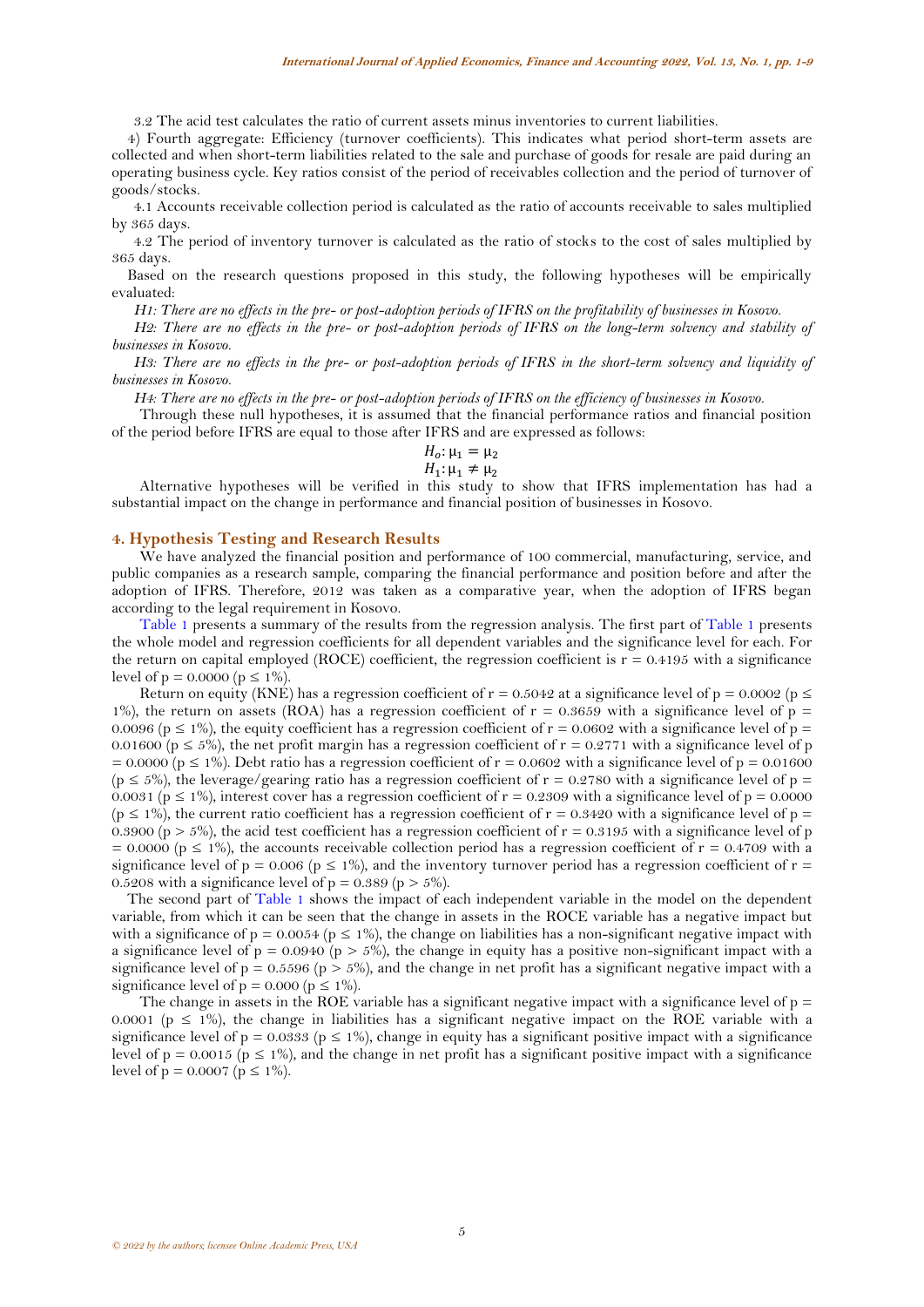|                                          |             | <b>ROCE</b>   | <b>ROE</b>    | <b>ROA</b>        | Equity            | Net profit             | Debt             | <b>Gearing or</b> | Interest                | Current          | Quick ratio             | Accounts<br>receivable  | Inventory               |
|------------------------------------------|-------------|---------------|---------------|-------------------|-------------------|------------------------|------------------|-------------------|-------------------------|------------------|-------------------------|-------------------------|-------------------------|
|                                          |             |               |               |                   | coefficient       | margin                 | ratio            | leverage          | cover                   | ratio            | (Acid test)             | collection              | turnover<br>period      |
|                                          |             |               |               |                   |                   |                        |                  |                   |                         |                  |                         | period                  |                         |
| $R^2$                                    |             | 0.4195        | 0.5042        | 0.3659            | 0.0602            | 0.2771                 | 0.0602           | 0.2780            | 0.2309                  | 0.3420           | 0.3195                  | 0.4709                  | 0.5208                  |
| R <sup>2</sup> Adjusted                  |             | 0.3951        | 0.4859        | 0.3467            | 0.0410            | 0.2622                 | 0.0410           | 0.2590            | 0.2151                  | 0.30166          | 0.2951                  | 0.3519                  | 0.5007                  |
| Statistics-F                             |             | 17.168        | 5.6754        | 3.4406            | 3.12              | 18.688                 | 3.128            | 4.1245            | 14.636                  | 1.041            | 17.16                   | 3.725                   | 1.036                   |
| Significance                             |             | $0.0000$ **   | $0.0002***$   | $0.0096***$       | $0.01600*$        | $0.0000$ **            | $0.01600*$       | $0.0031***$       | $0.0000$ <sup>**</sup>  | 0.3900           | $0.0000$ **             | $0.006***$              | 0.389                   |
| $\Delta$ Assets before<br>and after IFRS | R           | $5.95e^{-7}$  | $-1.13e^{-8}$ | $-1.26$ $e^{-7}$  | $2.58 e^{-9}$     | $-2.54$ $e^{-8}$       | $-2.58 e^{-9}$   | $-5.42$ $e^{-9}$  | $-1.33$ e <sup>-6</sup> | $-1.65$ $e^{-8}$ | $5.95 e^{-7}$           | $2.91 e^{-6}$           | $1.89 e^{-6}$           |
|                                          | Sig         | $0.0054***$   | $0.0001***$   | $0.0006***$       | 0.0737            | $0.0000$ <sup>**</sup> | 0.0737           | $0.0004***$       | $0.0235*$               | 0.828            | $0.0054***$             | $0.0003***$             | $0.0484*$               |
| $\Delta$ Liabilities<br>before and after | R           | $-9.32e^{-7}$ | $-7.77e^{-9}$ | $1.13 e^{-7}$     | $-9.02 e^{-9}$    | $-1.12$ $e^{-10}$      | $9.02 e^{-9}$    | $1.03 e^{-8}$     | $-7.04$ $e^{-7}$        | $3.72 e^{-8}$    | $-6.32$ $e^{-7}$        | $-4.23$ e <sup>-6</sup> | $-2.55$ $e^{-6}$        |
| <b>IFRS</b>                              | Sig         | 0.0940        | $0.0333*$     | $0.0479*$         | $0.0039**$        | 0.9906                 | $0.0039**$       | $0.0018***$       | 0.5733                  | 0.0606           | 0.0940                  | $0.0132*$               | 0.2135                  |
| $\Delta$ Equity before<br>and after IFRS | R           | $3.96 e^{-8}$ | $4.94e^{-9}$  | $-7.31$ $e^{-10}$ | $-4.25$ $e^{-10}$ | $3.09 e^{-9}$          | 4.25 $e^{-10}$   | $1.98 e^{-10}$    | $7.49 e^{-7}$           | $1.40 e^{-8}$    | $3.96 e^{-8}$           | $-1.73$ $e^{-7}$        | $-1.32$ $e^{-7}$        |
|                                          | Sig         | 0.5596        | $0.0015***$   | $0.0204*$         | 0.1447            | $0.0007***$            | 0.1447           | 0.5163            | $0.0000^{**}$           | $0.0462*$        | 0.5596                  | 0.2780                  | 0.0943                  |
| $\Delta$ Net profit<br>before and after  | $\mathbf R$ | $-2.61e^{-5}$ | $1.39 e^{-7}$ | $2.63 e^{-7}$     | $1.26 e^{-8}$     | $1.85 e^{-8}$          | $-1.26$ $e^{-8}$ | $7.98 e^{-9}$     | $1.27 e^{-5}$           | $-6.86 e^{-8}$   | $-2.61$ e <sup>-5</sup> | $-3.14$ $e^{-6}$        | $-3.32$ e <sup>-6</sup> |
| <b>IFRS</b>                              | Sig         | $0.000***$    | $0.0007***$   | 0.0748            | 0.1032            | $0.0000$ <sup>**</sup> | 0.1032           | 0.3229            | $0.0001***$             | 0.0551           | $0.000***$              | 0.0564                  | $0.0146*$               |

**Table 1.** Summary of results from of regression analysis for performance measurement coefficients and financial position.

<span id="page-5-0"></span>**Note:** \* Significant at the < 0.05 level; \*\* Significant at the < 0.01 level.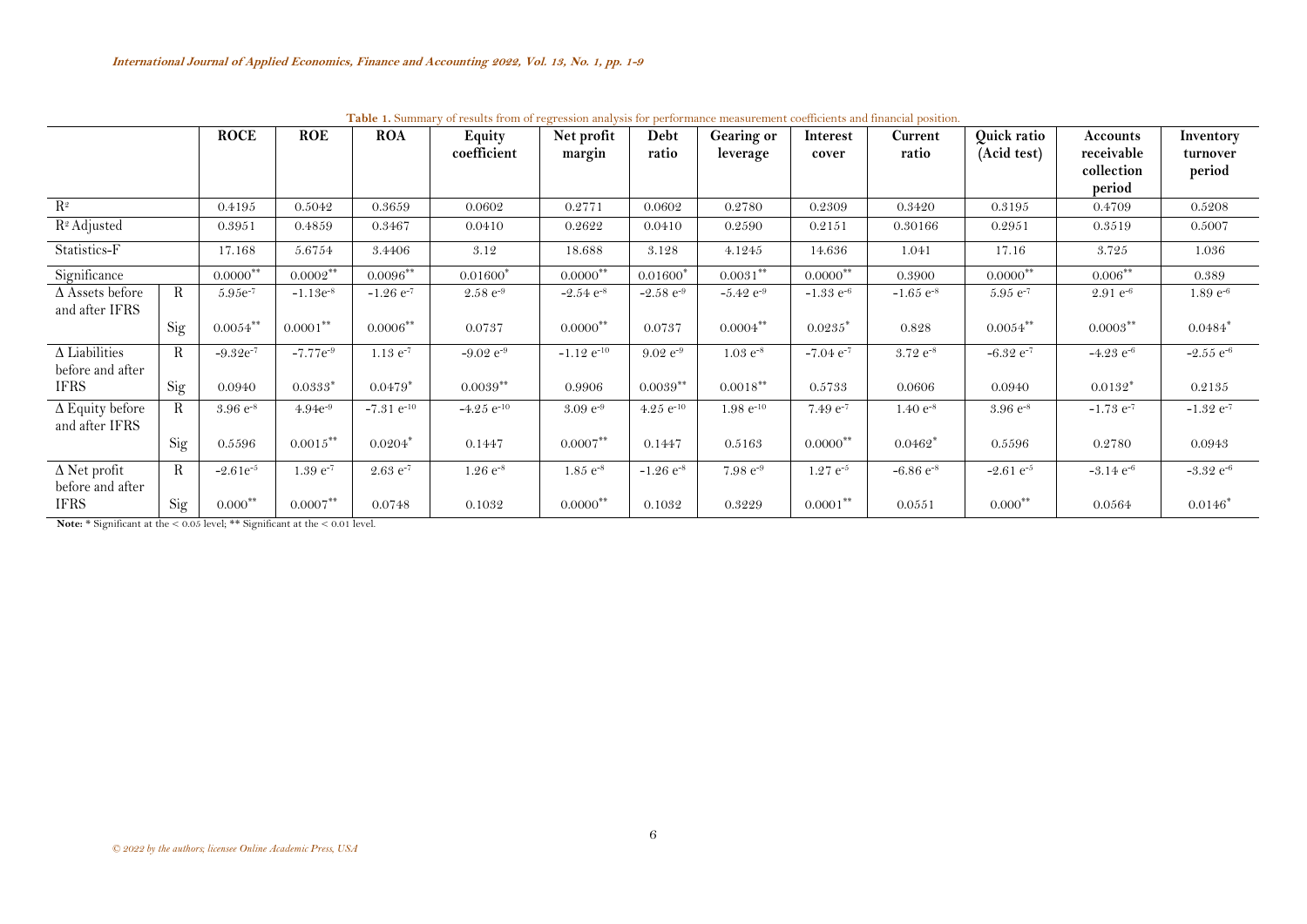A change in assets in the ROA variable has a significant negative impact with a significance level of  $p =$ 0.0006 ( $p \le 1\%$ ), a change in liabilities has a significant positive impact on the ROA variable with a significance level of  $p = 0.0479$  ( $p \le 5\%$ ), change in equity has a significant negative impact with a significance level of  $p = 0.0204$  ( $p \le 5\%$ ), and a change in net profit has a positive non-significant impact with a significance level of  $p = 0.0748$  ( $p > 5\%$ ).

A change in assets in the equity coefficient variable has a positive non-significant impact with a significance level of  $p = 0.0737$  ( $p > 5\%$ ), a change in liabilities has a significant negative impact on the equity coefficient variable with a significance level of  $p = 0.0039$  ( $p \le 1\%$ ), a change in equity has a non-significant negative impact with a significance level of  $p = 0.1447$  ( $p > 5\%$ ), and a change in net profit has a positive nonsignificant impact with a significance level of  $p = 0.1032$  ( $p > 5\%$ ).

A change in assets in the net profit margin variable has a significant negative impact with a significance level of  $p = 0.0000$  ( $p \le 1\%$ ), a change in liabilities has a negative non-significant impact on the net profit margin variable with a significance level of  $p = 0.9906$  ( $p > 5\%$ ), a change in equity has a significant positive impact with a significance level of  $p = 0.0007$  ( $p \le 1\%$ ), and a change in net profit has a significant positive impact with a significance level of  $p = 0.0000$  ( $p \le 1\%$ ).

A change in assets in the debt ratio variable has a non-significant negative impact with a significance level of  $p = 0.0737$  ( $p > 5\%$ ), a change in liabilities has a significant positive impact with a significance level of  $p =$ 0.0039 ( $p \le 1\%$ ), a change in equity has a non-significant positive impact with a significance level of  $p =$ 0.1447 ( $p > 5\%$ ), and a change in net profit has a non-significant negative impact with a significance level of p  $= 0.1032$  (p > 5%).

A change in assets in the leverage/gearing ratio variable has a significant negative impact with a significance level of  $p = 0.0004$  ( $p \le 1\%$ ), a change in liabilities has a significant positive impact with a significance level of  $p = 0.0018$  ( $p \le 1\%$ ), a change in equity has a non-significant positive impact with a significance level of  $p = 0.5163$  ( $p > 5\%$ ), and a change in net profit has a non-significant positive impact with a significance level of  $p = 0.3229$  ( $p > 5\%$ ).

A change in assets in the interest cover variable has a significant negative impact with a significance level of  $p = 0.0235$  ( $p \le 5\%$ ), a change in liabilities has a non-significant negative impact with a significance level of  $p = 0.5733$  ( $p > 5\%$ ), a change in equity has a significant positive impact with a significance level of  $p = 0.000$  $(p \le 1\%)$ , and a change in net profit has a significant positive impact with a significance level of  $p = 0.0001$  (p  $≤ 1\%$ ).

A change in assets in the current ratio variable has a non-significant negative impact with a significance level of  $p = 0.828$  ( $p > 5\%$ ), a change in liabilities has a non-significant positive impact with a significance level of  $p = 0.0606$  ( $p > 5$ %), a change in equity has a significant positive impact with a significance level of  $p =$ 0.0462 ( $p \le 5\%$ ), and a change in net profit has a non-significant negative impact with a significance level of p  $= 0.0551$  (p  $> 5\%$ ).

A change in assets in the acid test variable has a significant positive impact with a significance level of  $p =$ 0.0054 (p  $\leq$ 1%), a change in liabilities has a non-significant negative impact with a significance level of p = 0.0940 ( $p > 5\%$ ), a change in equity has a non-significant positive impact with a significance level of  $p = 0.5596$ (p > 5%), and a change in net profit has a significant positive impact with a significance level of p = 0.000 (p  $\le$ 1%).

A change in assets in the accounts receivable collection period variable has a significant positive impact with a significance level of  $p = 0.0003$  ( $p \le 1\%$ ), a change in liabilities has a significant negative impact with a significance level of p = 0.0132 (p  $\leq$  5%), a change in equity has a non-significant negative impact with a significance level of  $p = 0.2780$  ( $p > 5\%$ ), and a change in net profit has a non-significant negative impact with a significance level of  $p = 0.0564$  ( $p > 5\%$ ).

A change in assets in the inventory turnover period variable has a significant positive impact with a significance level of  $p = 0.0484$  ( $p \le 5\%$ ), a change in liabilities has a non-significant negative impact with a significance level of  $p = 0.2135$  ( $p > 5\%$ ), a change in equity has a negative non-significant impact with a significance level of  $p = 0.0943$  ( $p > 5\%$ ), and a change in net profit has a negative impact significant with a significance level of  $p = 0.0146$  ( $p \le 5\%$ ).

In all coefficients except the current ratio and the inventory turnover period, we see that IFRS have a significant impact for some at the level of  $p \le 1\%$  and others at the level of  $p \le 5\%$ . Therefore, the greatest impacts are on profitability and return, long-term solvency and stability, and short-term solvency and liquidity, and the least significant impact is on efficiency because two of the ratios did not have significant changes before or after IFRS. In this regard, we have proven alternative hypotheses:

- *H1: The implementation of IFRS does affect the profitability and returns of businesses in Kosovo.*
- *H2: Long-term solvency and stability of businesses in Kosovo are affected by the implementation of IFRS.*
- *H3: There is an effect in the pre- and post-adoption periods of IFRS in the short-term solvency and liquidity of businesses in Kosovo.*

*And regarding efficiency coefficients, we have proven the following null hypothesis:*

• *H0: Efficiency (turnover coefficient) is not affected by the implementation of IFRS.*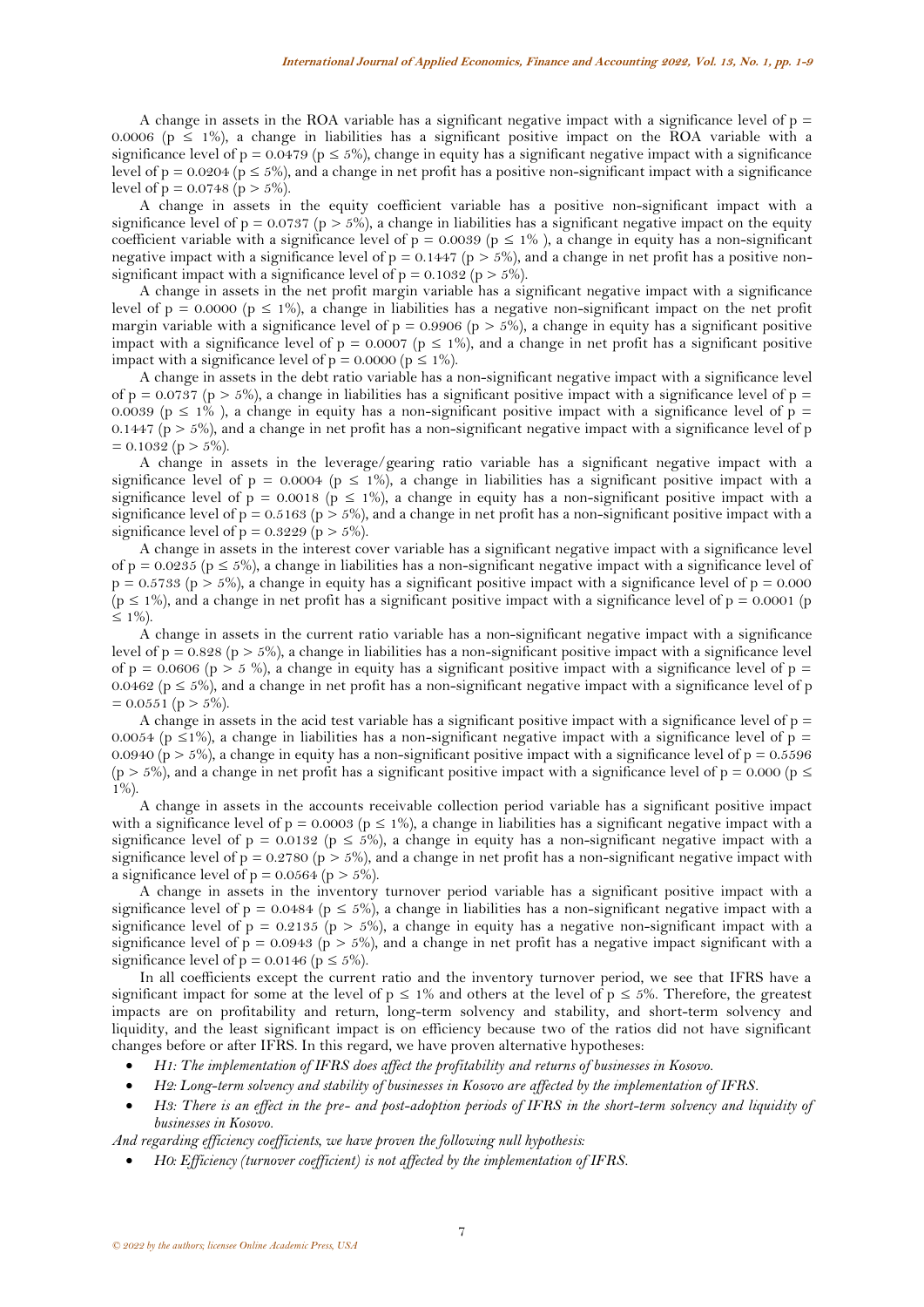### **5. Conclusions**

While developing countries are part of a globalized world in which developed countries' capital markets and regulatory systems predominate, some of the risks associated with globalization are evident for developing countries, and the need to reform globalization is becoming increasingly apparent. Additionally, nations such as Kosovo, who lack national accounting standards, would benefit from the facilitation and quick improvement of their accounting and financial reporting systems, allowing them to access global funding.

We conclude from our research that IFRS have had a significant impact on the performance and financial position of companies in Kosovo, with the greatest impact on the coefficients of performance and financial position (ROCE, ROW, ROA, Net Profit Margin, Debt Ratio, Interest Cover, Quick ratio (Acid Test), and accounts receivable collection period), which have a significance level of  $p \le 0.01$ , and the other coefficients (Equity Ratio, and Leverage/Gearing) had a significance level of p <0.05, while the non-significant level was for current ratio and inventory turnover period.

Given that just two of the 12 major performance and financial position ratios have not been significantly impacted by IFRS, it is determined that IFRS adoption has impacted the performance and financial condition of businesses in Kosovo. These results support those of [Stent, Bradbury, and Hooks \(2010\)](#page-8-8) and [Biancone](#page-7-12)  [\(2006\)](#page-7-12); however, they contradict those of [Iatridis \(2010\)](#page-8-9).

Taking into account the current situation, it can be said that the Kosovar corporate financial reporting system isn't yet complete or in line with European Union rules. A report from the World Bank called ROSC gives an independent view of how financial reporting is going in Kosovo right now, and it doesn't like what it sees. According to this report, there are a lot of things that need to be improved and developed. The report gives advice on how to make more changes, and hard work is needed to make them happen.

It can also be said that the adoption of IFRS as part of a legal framework is easier than the full implementation of IFRS because standards haven't been developed for unique countries, and especially for countries that are still in the process of developing.

The future scope and subject of study may involve a bigger sample size of Kosovo firms and an examination of the additional advantages associated with IFRS implementation in Kosovo. Additionally, potential study suggestions include comparing Kosovo's economy to those of other Southeast European nations, stressing the contrasts and similarities, as well as the obstacles and possibilities associated with IFRS implementation in these countries.

#### **References**

- <span id="page-7-4"></span>Ball, R., Robin, A., & Wu, J. S. (2003). Incentives versus standards: Properties of accounting income in four East Asian countries. *Journal of Accounting and Economics, 36*(1-3), 235-270.Available at: https://doi.org/10.1016/j.jacceco.2003.10.003.
- <span id="page-7-9"></span>Ball, R. (2006). International financial reporting standards (IFRS): Pros and cons for investors. *Accounting and Business Research, 36*(sup1), 5-27.Available at: https://doi.org/10.1080/00014788.2006.9730040.
- <span id="page-7-10"></span>Barth, M. E., Landsman, W. R., & Lang, M. H. (2008). International accounting standards and accounting quality. *Journal of Accounting Research, 46*(3), 467-498.Available at: https://doi.org/10.1111/j.1475-679x.2008.00287.x.
- <span id="page-7-12"></span>Biancone, P. P. (2006). Intangible assets, goodwill and impairment in the financial statements. International accounting standards (IAS / IFRS) and US GAAP (pp. 171, 181-182, 215, 270-271): Giuffrè Publisher.
- <span id="page-7-8"></span>Byard, D., Li, Y., & Yu, Y. (2011). The effect of mandatory IFRS adoption on financial analysts information environment. *Journal of Accounting Research, 49*(1), 69-96.Available at: https://doi.org/10.1111/j.1475-679x.2010.00390.x.
- <span id="page-7-0"></span>Christensen, H. B., Lee, E., & Walker, M. (2007). Cross-sectional variation in the economic consequences of international accounting harmonization: The case of mandatory IFRS adoption in the UK. *The International Journal of Accounting, 42*(4), 341-379.Available at: https://doi.org/10.1016/j.intacc.2007.09.007.
- <span id="page-7-5"></span>Christensen, H. B., Lee, E., Walker, M., & Zeng, C. (2015). Incentives or standards: What determines accounting quality changes around IFRS adoption? *European Accounting Review, 24*(1), 31-61.Available at: https://doi.org/10.1080/09638180.2015.1009144.
- <span id="page-7-11"></span>Covrig, V. M., Defond, M. L., & Hung, M. (2007). Home bias, foreign mutual fund holdings, and the voluntary adoption of international accounting standards. *Journal of Accounting Research, 45*(1), 41-70.Available at: https://doi.org/10.1111/j.1475-679x.2007.00226.x.
- <span id="page-7-1"></span>Daske, H., Hail, L., Leuz, C., & Verdi, R. (2008). Mandatory IFRS reporting around the world: Early evidence on the economic consequences. Journal of Accounting Research, 46(5), 1085-1142. Available at: economic consequences. *Journal of Accounting Research*, 46(5), 1085-1142.Available https://doi.org/10.2469/dig.v39.n2.42.
- <span id="page-7-2"></span>DeFond, M., Hu, X., Hung, M., & Li, S. (2011). The impact of mandatory IFRS adoption on foreign mutual fund ownership: The role of comparability. *Journal of Accounting and Economics, 51*(3), 240-258.Available at: https://doi.org/10.1016/j.jacceco.2011.02.001.
- <span id="page-7-6"></span>Dubois, O., & Silvius, G. (2020). The relation between sustainable project management and project success. *International Journal of Management and Sustainability, 9*(4), 218–238.Available at: https://doi.org/10.18488/journal.11.2020.94.218.238.
- <span id="page-7-7"></span>Frey, N., & Chandler, R. (2007). Acceptance of international accounting standardsetting: Emerging economies versus developed countries. *Research in Accounting in Emerging Economies, 7*, 147-162.Available at: https://doi.org/10.1016/s1479-3563(06)07007-1.
- <span id="page-7-3"></span>Hail, L., Christian, L., & Peter, W. (2010). Global accounting convergence and the potential adoption of IFRS by the US (Part I): Conceptual underpinnings and economic analysis. *Accounting Horizons, 24*(3), 355-394.